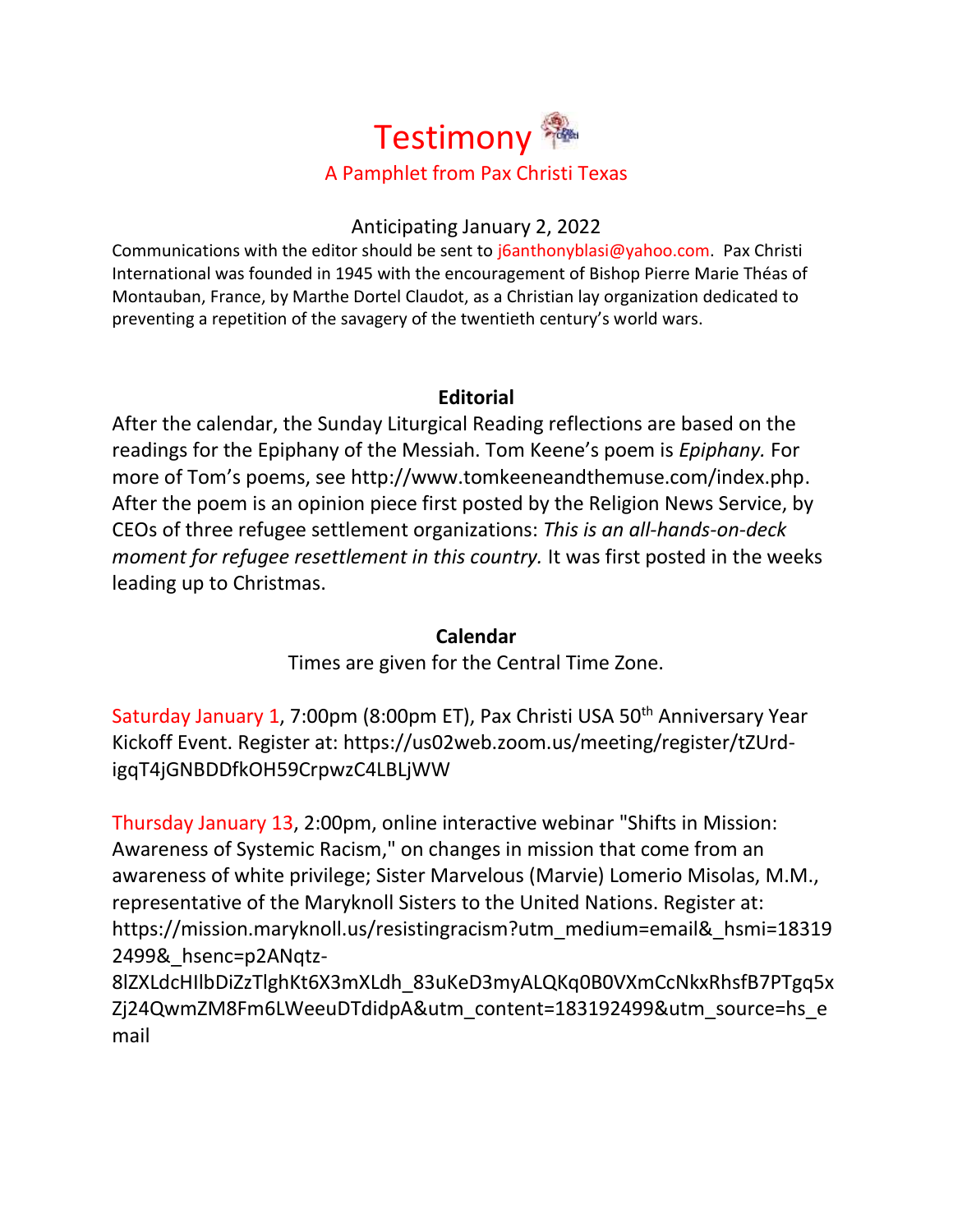Wednesday January 19, 6:30pm-8:00pm, online, Freedom is the Future: Challenging Common Discourse Frameworks for Palestinian Liberation. For information: [https://dreamweek.org/evt/freedom-is-the-future-challenging](https://dreamweek.org/evt/freedom-is-the-future-challenging-common-discourse-frameworks-for-palestinian-liberation/?fbclid=IwAR0jfWgNWiU1_WE6Ak11ROMLW-btFCX_zgqUZgrV8cTx0Qh1oHc4ZT5_W0c)[common-discourse-frameworks-for-palestinian](https://dreamweek.org/evt/freedom-is-the-future-challenging-common-discourse-frameworks-for-palestinian-liberation/?fbclid=IwAR0jfWgNWiU1_WE6Ak11ROMLW-btFCX_zgqUZgrV8cTx0Qh1oHc4ZT5_W0c)[liberation/?fbclid=IwAR0jfWgNWiU1\\_WE6Ak11ROMLW](https://dreamweek.org/evt/freedom-is-the-future-challenging-common-discourse-frameworks-for-palestinian-liberation/?fbclid=IwAR0jfWgNWiU1_WE6Ak11ROMLW-btFCX_zgqUZgrV8cTx0Qh1oHc4ZT5_W0c)[btFCX\\_zgqUZgrV8cTx0Qh1oHc4ZT5\\_W0c](https://dreamweek.org/evt/freedom-is-the-future-challenging-common-discourse-frameworks-for-palestinian-liberation/?fbclid=IwAR0jfWgNWiU1_WE6Ak11ROMLW-btFCX_zgqUZgrV8cTx0Qh1oHc4ZT5_W0c) To register: [https://docs.google.com/forms/d/e/1FAIpQLScdCUpPaIq5TTjk9AHv-](https://docs.google.com/forms/d/e/1FAIpQLScdCUpPaIq5TTjk9AHv-MDq2VseAbrk-agrVc6xY_6CtfGlEw/viewform)[MDq2VseAbrk-agrVc6xY\\_6CtfGlEw/viewform](https://docs.google.com/forms/d/e/1FAIpQLScdCUpPaIq5TTjk9AHv-MDq2VseAbrk-agrVc6xY_6CtfGlEw/viewform)

Tuesday January 25, 9:00am-10:15am, online "Reading the Bible against the Bible: Reimagining the Marginalized" Anthony Pinn (Rice University). Register at: <https://hopin.com/events/midwinter-lectures-2022/registration> Also in person in Austin; see below.

Tuesday January 25, 10:45am-12:00pm, online "Lessons on Courage: What the Church Can Learn from Young People," Evelyn Parker (Perkins school of Theology, Dallas). Register at: [https://hopin.com/events/midwinter-lectures-](https://hopin.com/events/midwinter-lectures-2022/registration)[2022/registration](https://hopin.com/events/midwinter-lectures-2022/registration) Also in person in Austin; see below.

Tuesday February 15, 5:30pm-7:30pm (6:30pm-8:30pm ET) online, Network's 50th Anniversary Intergenerational Dialogue, between the sister founders of Network and younger social justice advocates. Individuals in the latter group (ages 18-30) are invited to apply to join the panel:

[https://networklobby.org/intergendialogue/.](https://networklobby.org/intergendialogue/) All applicants will receive a recording of the event. Special guest speaker will be Olga Segura, author of *Birth of a Movement: Black Lives Matter and the Catholic Church*.

# **In Austin**

Tuesday January 25, 9:00am-10:15am, "Reading the Bible against the Bible: Reimagining the Marginalized" Anthony Pinn (Rice University). Part of the Midwinter program at Austin Presbyterian Seminary. Register at: <https://hopin.com/events/midwinter-lectures-2022/registration> Proof of Covid vaccination required. Austin Presbyterian Seminary, 100 E. 27<sup>th</sup> St.

Tuesday January 25, 10:45am-12:00pm, "Lessons on Courage: What the Church Can Learn from Young People," Evelyn Parker (Perkins school of Theology, Dallas).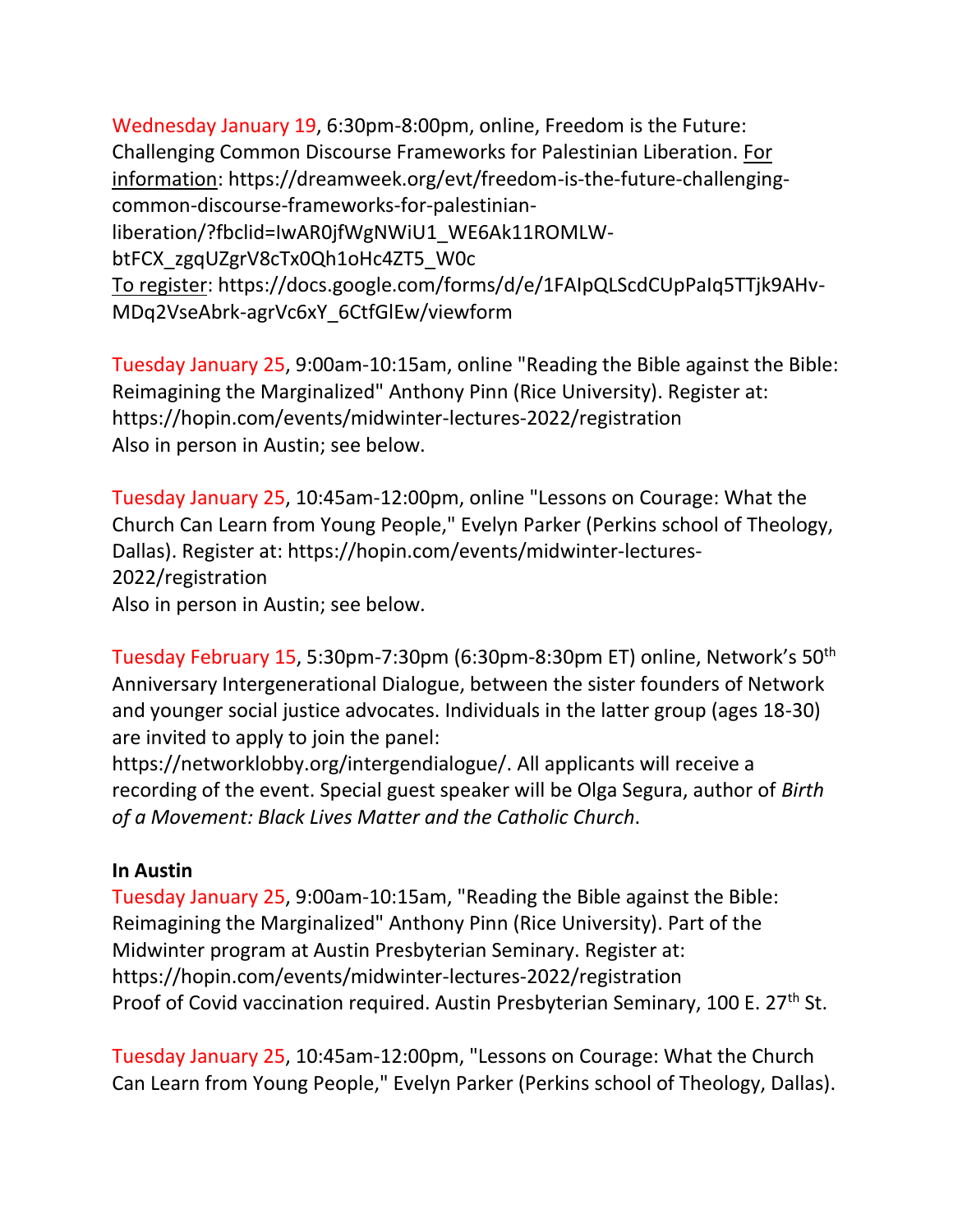Part of the Midwinter program at Austin Presbyterian Seminary. Register at: <https://hopin.com/events/midwinter-lectures-2022/registration> Proof of Covid vaccination required. Austin Presbyterian Seminary, 100 E. 27<sup>th</sup> St.

Thursday February 24, 6:00pm-8:30pm, Community Engagement Meeting Hosted by the Austin Police Department. Holy Cross Church Family Life Center, 1110 Concho St., Austin.

# **In San Antonio**

Tuesday January 11, 8:30am-3:30pm, "@ The Intersection Multi-Faith Symposium," briefings every half hour by San Antonio leaders: Mayor Nirenberg, Ann Helmke, etc. Topics include Compassionate Community, housing, houselessness, domestic violence, food security, mental health, immigration, refugees, resourcing, and public safety. Register at: [https://www.eventbrite.com/e/theintersection-multi-faith-symposium-tickets-](https://www.eventbrite.com/e/theintersection-multi-faith-symposium-tickets-220039382717)[220039382717](https://www.eventbrite.com/e/theintersection-multi-faith-symposium-tickets-220039382717)

Tuesday January 18, 5:15pm-7:30pm, San Antonio Is a "Compassionate City"? What Does This Mean? Presentations by six local activists and artist Lionel Sosa. Sponsored by Compassionate San Antonio. Refreshments, as COVID norms permit. Cody Library, 1141 Vance Jackson Road. Register at: [https://www.eventbrite.com/e/san-antonio-is-a-compassionate-city-what-does](https://www.eventbrite.com/e/san-antonio-is-a-compassionate-city-what-does-this-mean-tickets-192765275127)[this-mean-tickets-192765275127](https://www.eventbrite.com/e/san-antonio-is-a-compassionate-city-what-does-this-mean-tickets-192765275127)

Sunday January 23, 2:30pm-4:00pm, symposium "The future of Faith and Faith in the Future...Exploring Intersections of Religious practice and 21<sup>st</sup> Century Life." Ron Nirenberg (mayor, san Antonio), Adam Russell Taylor (*Sojourners*), and a yetto-be-named representative from the Center for Faith-Based and Neighborhood Partnerships of the U.S. Department of Health and Human Services. Discussion of faith and the city and politics, activism and social justice, faith-based perspectives of young adults, and multi-religious collaboration. The SoL Center, University Presbyterian Church, 300 Bushnell Ave. (enter off Shook). Free. Register at: <https://sourceoflightsa.org/classes-and-events>

Wednesday January 26, 2:00pm-3:30pm, conversation about peace studies courses in San Antonio, led by Andrew J. Hill (St. Philip's College). Northwest Vista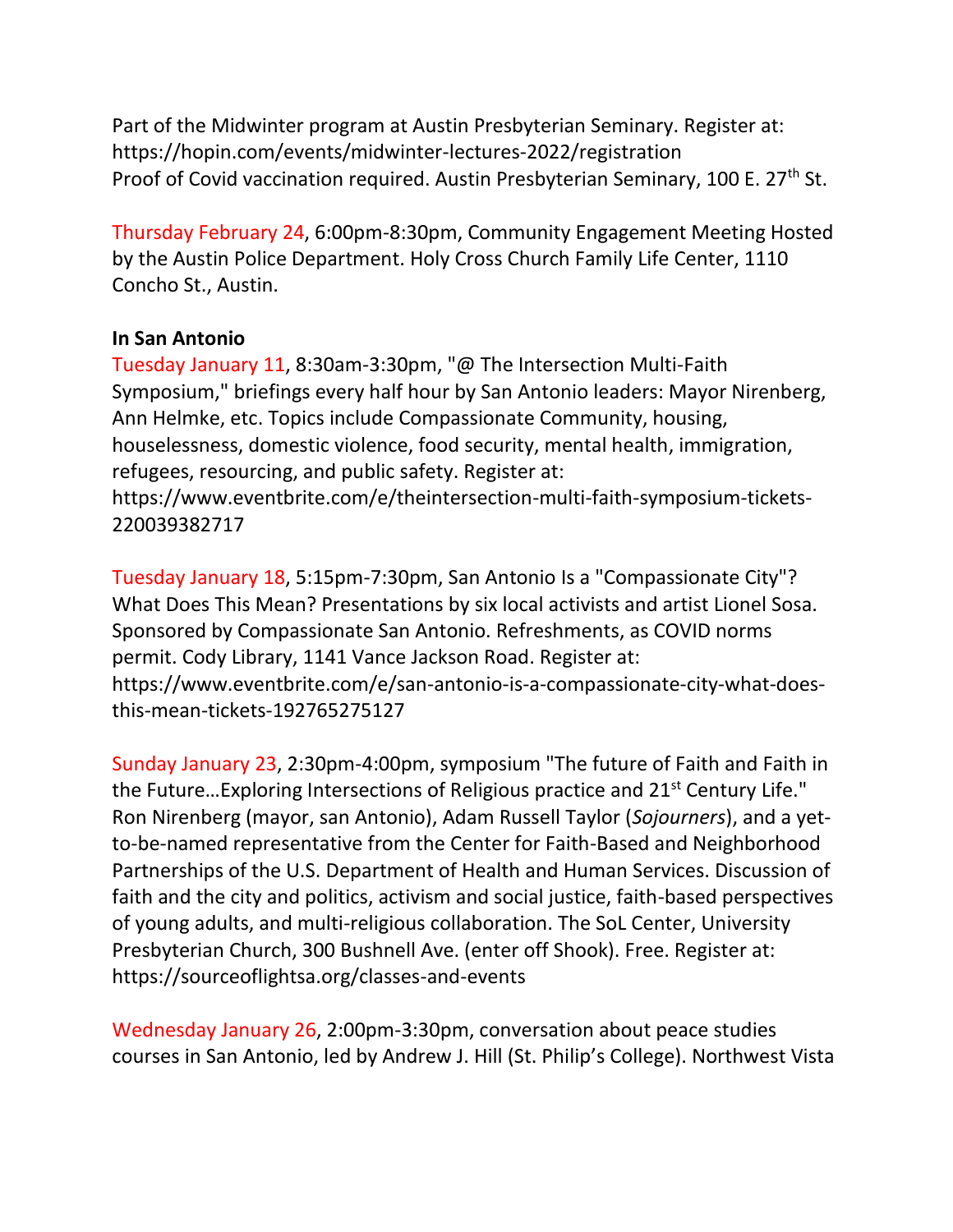College, 3535 N. Ellison Dr. Free. Register at: [https://www.eventbrite.com/e/the](https://www.eventbrite.com/e/the-future-of-peace-conflict-studies-in-san-antonio-tickets-192635727647)[future-of-peace-conflict-studies-in-san-antonio-tickets-192635727647](https://www.eventbrite.com/e/the-future-of-peace-conflict-studies-in-san-antonio-tickets-192635727647)

# **First Reading** (Isaiah 60:1-6)

The passage from the *Book of Isaiah* marks the first song attributed to the third author of the book's materials. It joyously welcomes the re-establishment of Jerusalem and the Temple after the Babylonian Captivity. It depicts the renewed presence of the Lord as a light radiating out over the city and out to the nations. In the gospel of the day, Matthew cites this passage with his reference to caravans of camels bringing gold and frankincense. But Matthew adds Myrrh, which is used in embalming. A theme of pure joy is insufficient; rather, joy would be proclaimed in the face of challenges.

# **Second Reading** (Ephesians 3:2-3a, 5-6)

The Lectionary uses a translation that breaks up a long sentence in the Greek into shorter sentences in translation. When it deletes verse 4, the result is different in content from deleting verse 4 in the Greek. Here is what the full sentence says:

Surely you heard of the stewardship of God's favor that was given to me for you, that the mystery was made known to me by revelation, as I wrote above, so that upon reading you will be able to comprehend my insight into the mystery of the Messiah, which was not made known to the children of humans in other generations as it has now been revealed by the spirit to his holy apostles and prophets, that the gentiles are coheirs, fellow members, and sharers of the promise in Messiah Jesus, through the good news, of which I became a minister according to the gift of God's grace that was given me by the working of His power.

It helps to read such a sentence phrase by phrase.

God's favor was given for you. The author speaks in the name of St. Paul, and the pronoun *you* refers to the readers. The important point of this phrase is that God's favor, often referred to as *grace*, was given not to benefit St. Paul but others. There is always a danger of making faith too individual a matter.

The mystery is made known by revelation. This is not only a matter of doctrines that challenge our very mode of thinking, such as the Incarnation and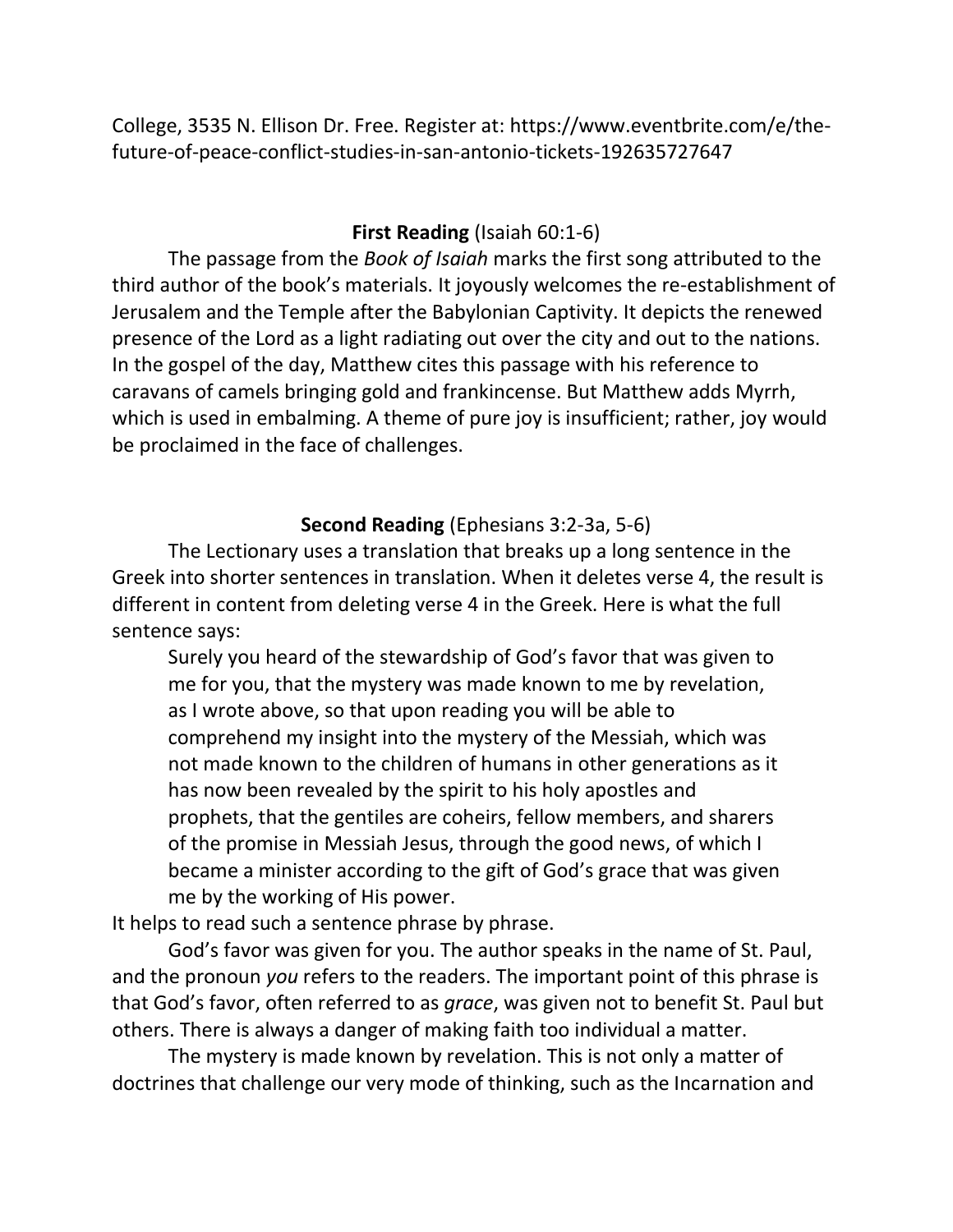the Trinity. The very frame of mind we call "faith" is not a delivery of a statement but itself is above the very thought-form of statements. There is always the danger of reducing religion to the imposition of orthodox statements.

Upon reading, we will be able to comprehend Paul's insight into the mystery of the Messiah. It is not the mystery that is comprehended, but Paul's insight, his faith.

The people who approach faith from outside one's own religious forms are coheirs, fellow members, and sharers of the promise in Jesus. For Paul, his own nationality was not the only one in which faith can arise. For us, it is not our nationality that is the only one in which faith can arise. This inevitably leads to the question: How much of what I trust and believe is a matter of nationality and how much from insight into revelation?

### **Third Reading** (Matthew 2.1-12)

In the passage that describes what is traditionally termed *Epiphany*, Matthew blends several themes together. There is the infant Jesus, Messiah but very un-Messiah-like. There are the magi, representatives of foreign religion. There is Herod the Great, obsequious to Caesar but obsessed that there not be any alternative to his own petty tyranny. There are the high priests and scribes who know where the Messiah should be but who do not know the Messiah. The scene does not deviate from according centrality to the humble Messiah, but it does give a place of honor to the foreign religions, which point to the Messiah without knowing where to look, until the contours of nature and the potentate's fears show the way. And the Hebrew scriptures of the Jews are given respect.

Matthew wrote about fifteen years after Mark, using Mark's gospel and a Greek version of Jesus' sayings for source material. The narrative about the great star in the east came from a separate tradition that Ignatius, the early Christian bishop of Antioch on the Orontes (today Antakya, in Turkey), wrote *en route* to his martyrdom in Rome, reproduced in a letter:

Now the virginity of Mary and her giving birth were hidden from the ruler of this age….How, then, were they revealed to the ages? A star shone forth in heaven, brighter than all the stars; its light was indescribable and its strangeness cause amazement. All the rest of the constellations, together with the sun and moon, formed a chorus around the star, yet the star itself far outshone them all, and there was perplexity about the origin of this strange phenomenon which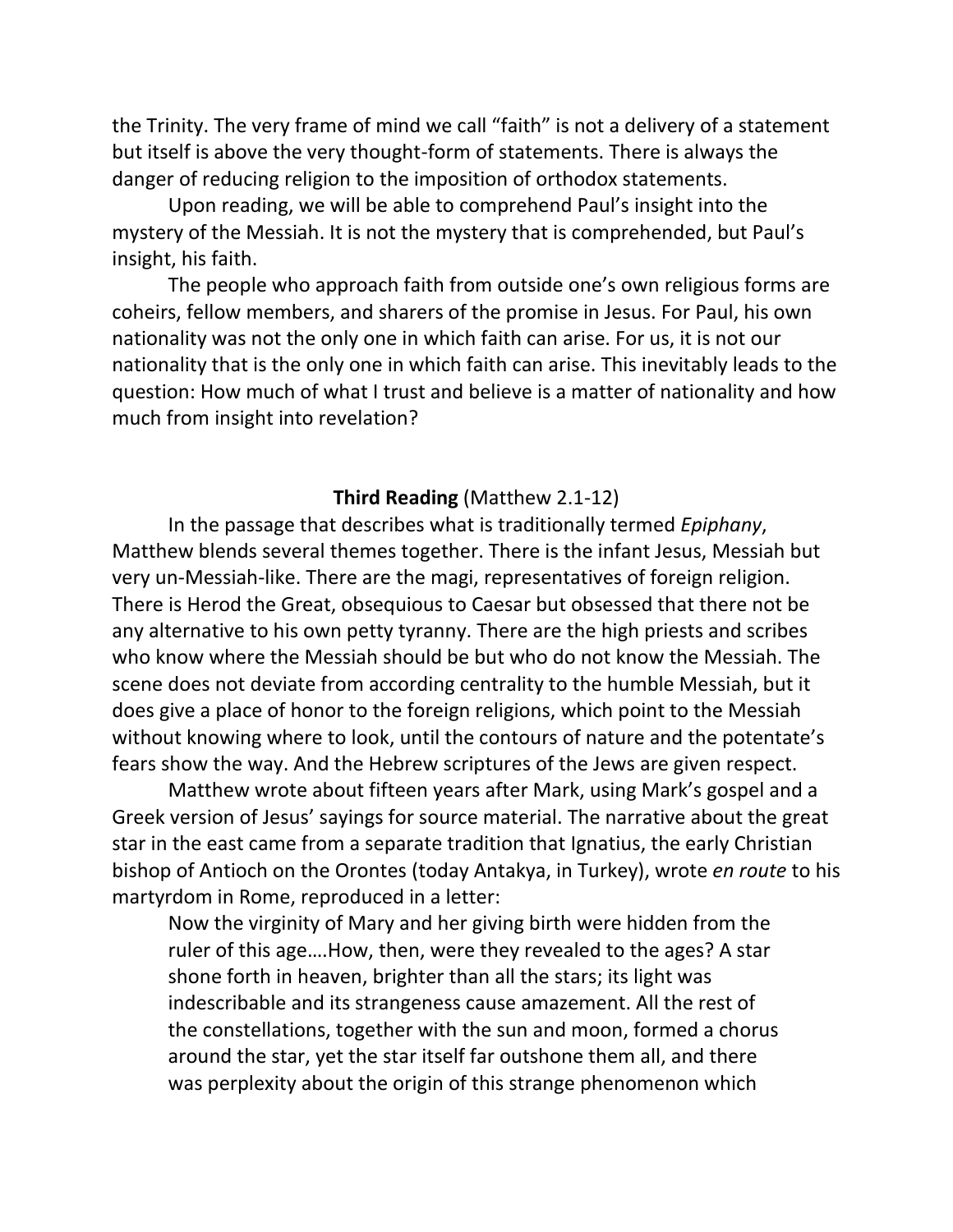was so unlike the others. Consequently all magic and every kind of spell were dissolved, the ignorance so characteristic of wickedness vanished, and the ancient kingdom was abolished, when God appeared in human form to bring the newness of eternal life…. (*Ignatius to the Ephesians*, Ch. 19, ca. 110 CE)

Superstition and spells are called into question when the appearance of simple humanity comes into view in an infant, and tyranny marked by ignorance trembles when such simple humanity receives the honor due it. God knew what appearance to take on and what kind of Messiah to become to change the perspective, if not, unfortunately, the course, of history.

#### **Poem**

### *Epiphany*

Did the Eternal Word that Judean night leap down from bright celestial height collapsing the light years of distance into the micro-measurement of presence?

Or like the shapeless zygote, from which we rose, did Eternal Form reach itself into toes and teeth, eyes, ears, fingerprints and face to drink the mother-milk of our race?

Or like the reverse of the universe's primordial explosion into space and time, did Utter Extension find implosion in an infant dropped from ancestor's dreams of destiny down a maiden's womb into Bethlehem's epiphany?

What Patient Force sought to sire in minds the inconceivable, that our hungry, death-strewn world now holds the unreachable, that the fat and strong are cast down from their heights and the frail and afraid rise in the Wind like kites?

Tom Keene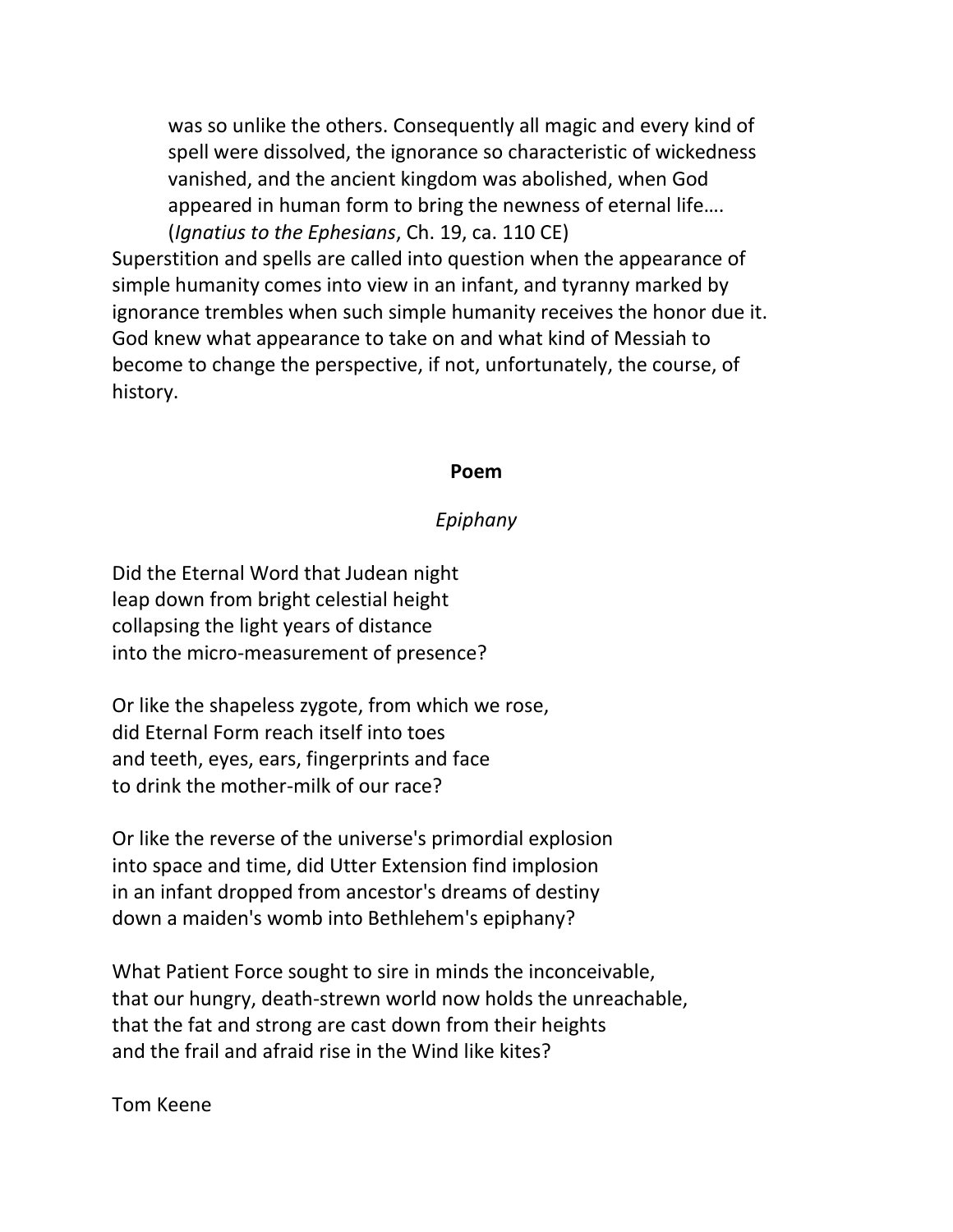**This is an all-hands-on-deck moment for refugee resettlement in this country** Mark Hetfield, Richard L. Santos, and Krish O'Mara Vignarajah $<sup>1</sup>$ </sup>

*Refugee resettlement has always been a public-private partnership, relying on the generosity of American communities who come together and welcome newcomers.*

(RNS) — As we gather together with friends and loved ones this holiday season, about 35,000 Afghan evacuees are still waiting on U.S. military bases for the chance to be resettled in communities where they can start their new lives.

Each of our organizations has deployed staff members to the military bases to help with processing and welcoming Afghan families. They have told us about the inspiring resilience, strength and optimism they have encountered there. They have told us about a family with three young children and a baby on the way, who barely made it onto one of the last planes out with only one suitcase among them. They have told us about the sisters who chose freedom at the high cost of leaving their parents behind. We have shared meals and prayers with them as they reflect on the hope they hold for a new future free from fear.

Military bases were never meant to be a long-term solution. It is time for these families to finally start the next chapter of their lives in their new homes. As the leaders of three of the nation's nine resettlement agencies, we know resettling these newest neighbors will require all the resources, creativity and compassion the United States has to offer. This is an all-hands-on-deck moment for refugee resettlement in this country.

For decades, resettlement agencies have supported refugees selected to start their new lives in the United States. These refugees are often the most vulnerable: women heads of households in cultures where men traditionally serve as protectors, orphaned and separated children and persecuted LGBTQ people, among others. Our organizations support these new Americans through every

 $1$  Mark Hetfield is the president and CEO of HIAS (founded as the Hebrew Immigrant Aid Society). Richard L. Santos is the president and CEO of Church World Service. Krish O'Mara Vignarajah is the president and CEO of Lutheran Immigration and Refugee Service.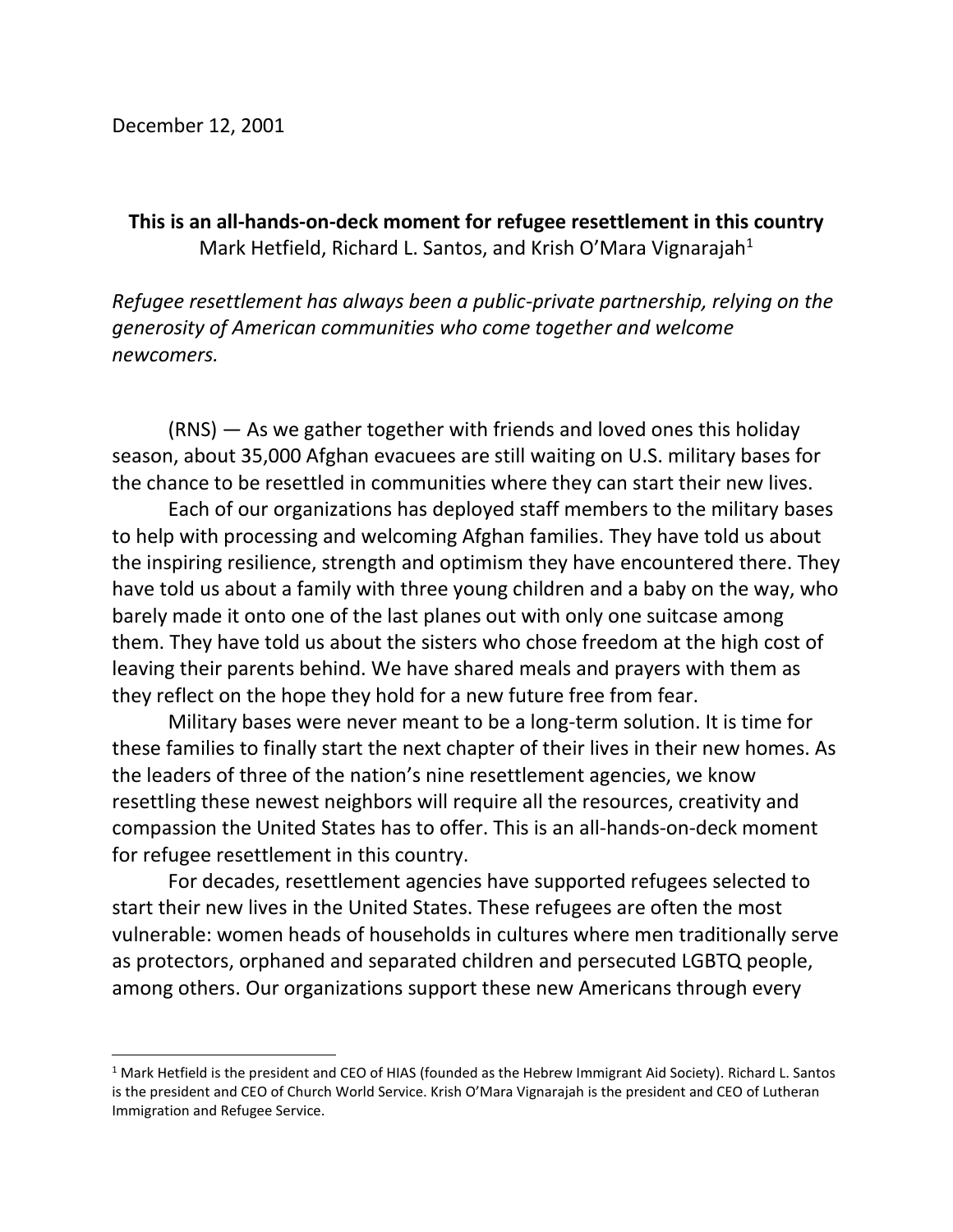step of their journey, from welcoming them with open arms at the airport to providing ongoing career and language support as they adjust to their new home.

After nearly five years of historically low refugee arrivals, our local partners are just now rebuilding. They are hiring staff; contacting landlords, employers and schools; and otherwise getting ready to welcome Afghan families into their communities. While they are working around the clock to prepare and welcome Afghan families, we simply can't do it all on our own.

Across the nation, Americans from all backgrounds must come together to welcome Afghan families.

Refugee resettlement has always been a public-private partnership, relying on the generosity of American communities who come together and welcome newcomers. Each of our organizations has always harnessed the people power of volunteers and community support networks to ensure each arriving refugee has what he or she needs to rebuild and thrive.

As we enter the season of generosity and sharing with our own family and friends, we urge Americans to consider opening their hearts and homes to Afghan families in need of support. Together with our agencies, individuals can volunteer to welcome families and help them acclimate to their new lives. Property owners can provide safe and affordable housing, one of our most urgent needs.

Groups of private citizens can also join together in "sponsorship circles" to sponsor Afghan evacuees during the initial resettlement process, helping Afghan refugees with basic services during their first 90 days in their new home. Among other things, these groups will help secure housing, provide necessities like furniture and clothing and assist in accessing government benefits such as schooling, food and health care.

Working in close concert with traditional resettlement, this initiative as well as rapidly growing our existing volunteer and community sponsorship efforts will help us quickly and securely create an expansive network of support to resettle Afghan families in their new homes. Our deeply experienced professional staff will help guide the sponsorship circles, community sponsors and volunteers and set them up for success.

How we respond and welcome Afghan evacuees today will have implications for decades. Together we can ensure each newcomer gets a warm welcome and the best start possible, putting them on a path to quickly becoming contributing members of our communities and securing a bright future for all of us.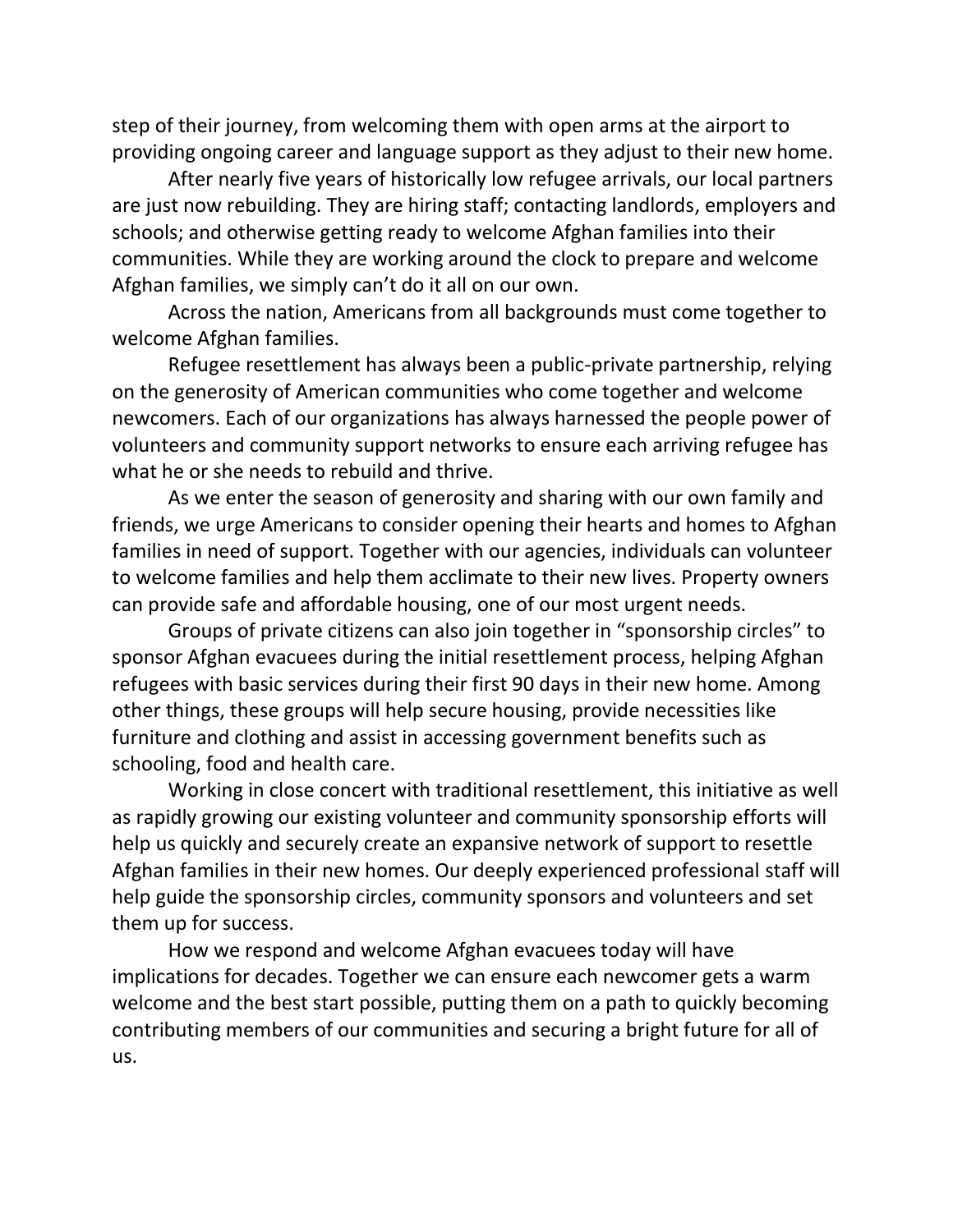*The web sites for the three organizations are as follows:*  HIAS:<https://www.hias.org/> Church world Service:<https://cwsglobal.org/> Lutheran Immigration and Refugee Service:<https://www.lirs.org/> *These are sister organizations of Catholic Charities.* 

### **Links**

Pax Christi International <http://www.paxchristi.net/>

Pax Christi U.S.A. [http://www.paxchristiusa.org](http://www.paxchristiusa.org/)

Pax Christi Texas [http://www.paxchristitexas.org](http://www.paxchristitexas.org/)

Pax Christi Dallas [http://www.Paxchristidallastx.org](http://www.paxchristidallastx.org/)

Pax Christi San Antonio [http://www.paxchristisa.org](http://www.paxchristisa.org/)

Marianist Social Justice Collaborative [www.msjc.net](http://www.msjc.net/)

Sisters of Charity of the Incarnate Word, International JPIC Committee <http://saccvi.blogspot.com/>

San Antonio Peace Center [http://www.sanantoniopeace.center](http://www.sanantoniopeace.center/)

Α Ω